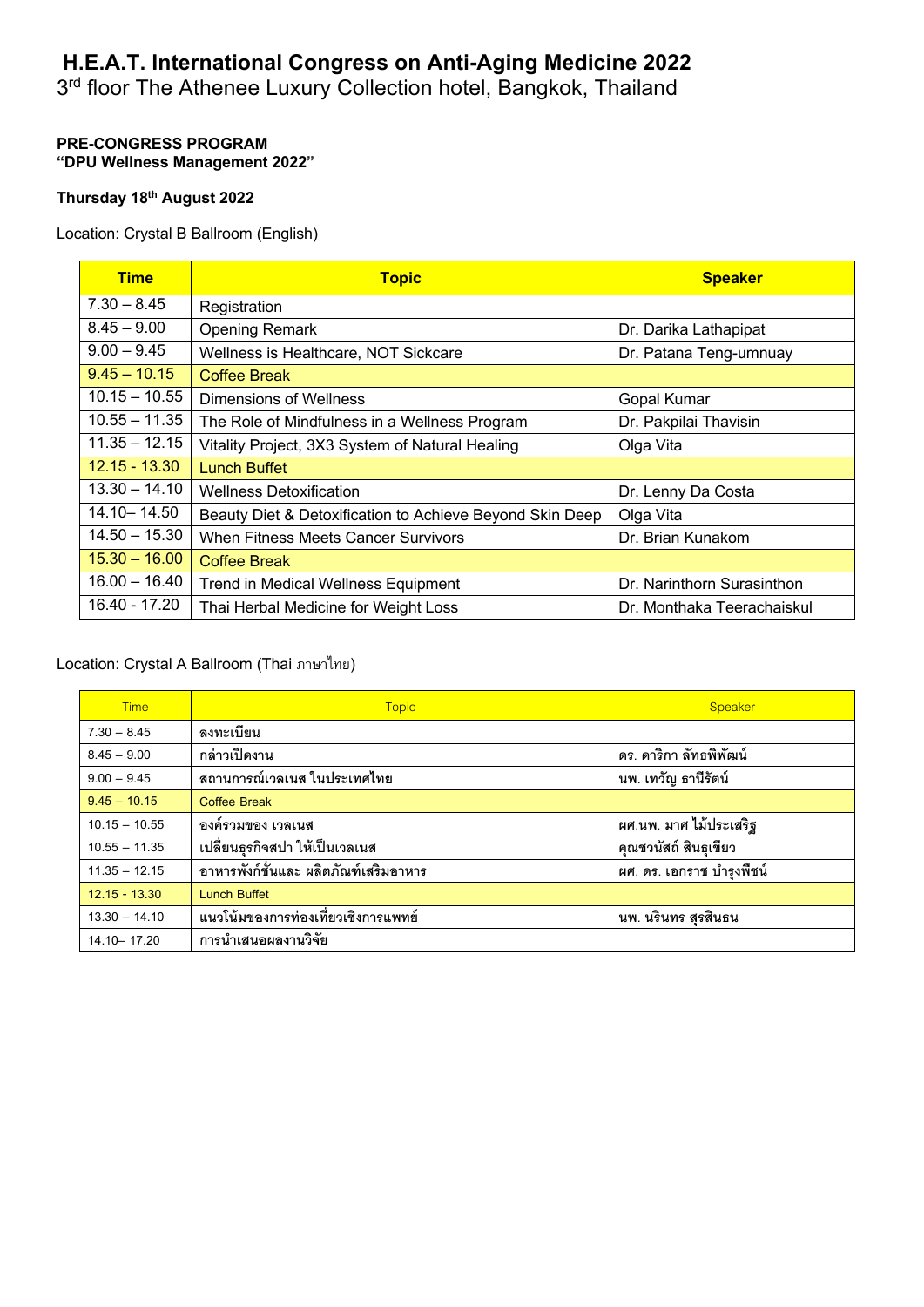## **Thursday 18th August 2021**

Wellness Research Presentation (in Thai) ภาษาไทย Location: London 1-3

|                 | <b>Anti-aging Basic Science Research Presentation</b> | <b>Chair: Dr. Krit Pongpirul</b><br>Co-chair: Dr. Monruedee<br>Keeratipanon |
|-----------------|-------------------------------------------------------|-----------------------------------------------------------------------------|
| $10.15 - 10.30$ | การนำเสนอผลงานวิจัย                                   |                                                                             |
| $10:30 - 10:45$ | การนำเสนอผลงานวิจัย                                   |                                                                             |
| $10:45 - 11:00$ | การนำเสนอผลงานวิจัย                                   |                                                                             |
| $11:00 - 11:15$ | การนำเสนอผลงานวิจัย                                   |                                                                             |
| $11:15 - 11:30$ | การนำเสนอผลงานวิจัย                                   |                                                                             |
| 11:30 - 11:45   | การนำเสนอผลงานวิจัย                                   |                                                                             |
| 11:45 - 12:00   | การนำเสนอผลงานวิจัย                                   |                                                                             |
| $12:00 - 12:15$ | การนำเสนอผลงานวิจัย                                   |                                                                             |
| $12.15 - 13.30$ | <b>Lunch Buffet</b>                                   |                                                                             |
| $13.30 - 13.45$ | การนำเสนอผลงานวิจัย                                   |                                                                             |
| 13.45 - 14.00   | การนำเสนอผลงานวิจัย                                   |                                                                             |
| 14.00 - 14.15   | การนำเสนอผลงานวิจัย                                   |                                                                             |
| $14.15 - 14.30$ | การนำเสนอผลงานวิจัย                                   |                                                                             |
| $14.30 - 14.45$ | การนำเสนอผลงานวิจัย                                   |                                                                             |
| $14.45 - 15.00$ | การนำเสนอผลงานวิจัย                                   |                                                                             |
| $15.00 - 15.15$ | การนำเสนอผลงานวิจัย                                   |                                                                             |
| $15.15 - 15.30$ | การนำเสนอผลงานวิจัย                                   |                                                                             |
| 15.30 - 15.45   | <b>Coffee Break</b>                                   |                                                                             |
| $15.45 - 16.00$ | การนำเสนอผลงานวิจัย                                   |                                                                             |
| $16.00 - 16.15$ | การนำเสนอผลงานวิจัย                                   |                                                                             |
| $16.15 - 16.30$ | การนำเสนอผลงานวิจัย                                   |                                                                             |
| 16.30 - 16.45   | การนำเสนอผลงานวิจัย                                   |                                                                             |
| $16.45 - 17.00$ | การนำเสนอผลงานวิจัย                                   |                                                                             |
| 17.00 - 17.15   | การนำเสนอผลงานวิจัย                                   |                                                                             |
| $17.15 - 17.30$ | การนำเสนอผลงานวิจัย                                   |                                                                             |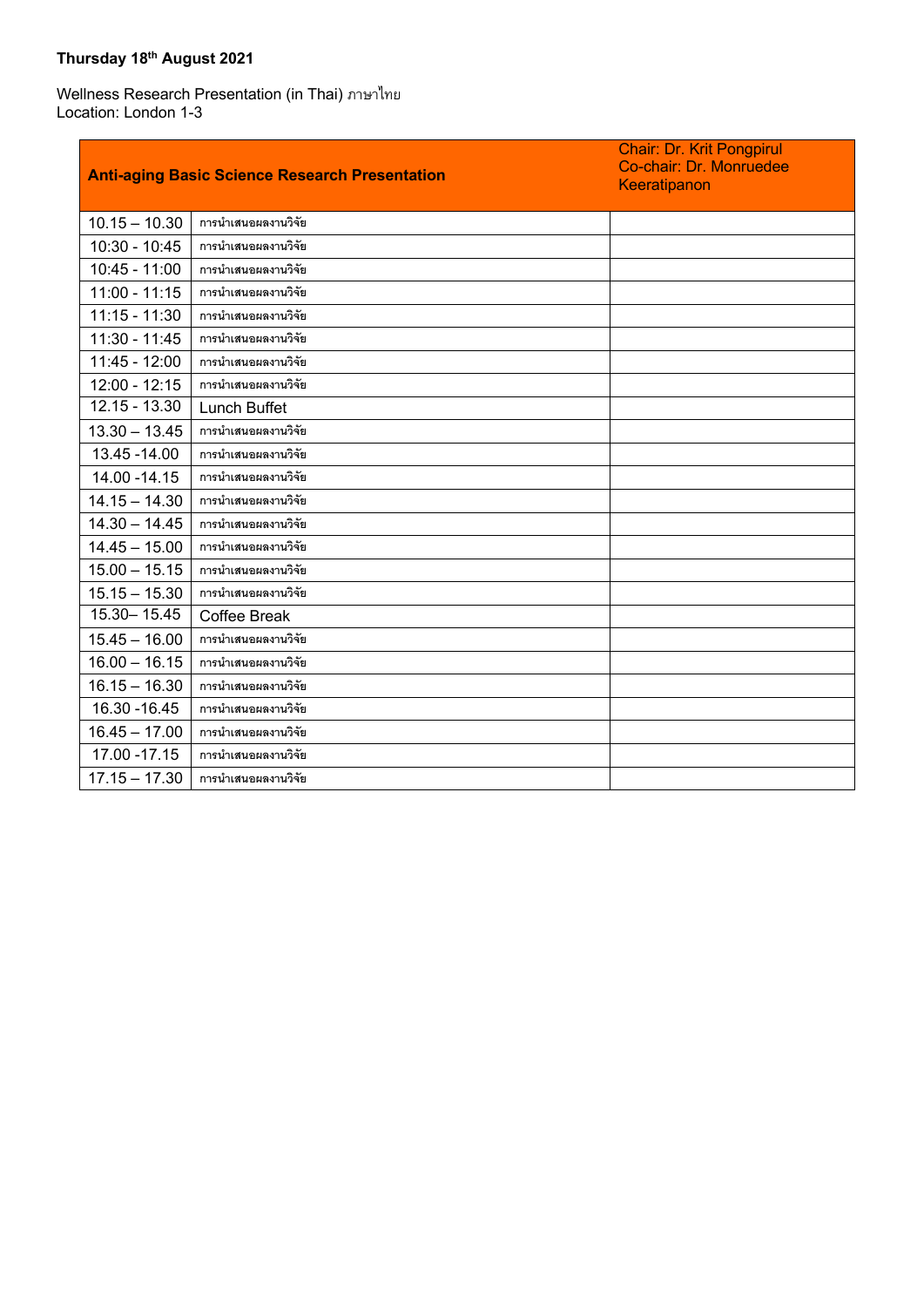#### **CONFERENCES PROGRAM**

**"Biohack your life: Application of Science and Technology to Improve Healthspan"**

Friday 19<sup>th</sup> August 2022

#### Open Ceremony and Plenary Session Location: Crystal B Ballroom

| <b>Anti-Aging Room</b>                                                          |                                                                                           |                          |
|---------------------------------------------------------------------------------|-------------------------------------------------------------------------------------------|--------------------------|
|                                                                                 | Moderator: Dr. Yongyuth<br>Mayalarp and Mr. Varit<br>Taifayongvichit                      |                          |
| $07:30 - 09:00$                                                                 | <b>Congress Registration</b>                                                              |                          |
| $09:00 - 09:15$                                                                 | <b>Opening Remark</b>                                                                     | Dr. Patana Teng-umnuay   |
| $09:15 - 10:00$                                                                 | Resilience: From Fear to Fire                                                             | Dr. Ushy Mohandas        |
| $10:00 - 10:30$                                                                 | Coffee Break and Exhibition Booths                                                        |                          |
| Moderator: Dr. Yongyuth<br>Mayalarp and Mr. Varit<br>Plenary<br>Taifayongvichit |                                                                                           |                          |
| $10:30 - 11:15$                                                                 | A Unique Combination of Essential Nutrients Delivers a<br>True Intervention against Aging | Prof. Dr. Urban Alehagen |
| $11:15 - 12:00$                                                                 | <b>Biohack with Brassica and Friends</b>                                                  | Dr. Thomas Lodi          |
| $12:00 - 13:30$                                                                 | Lunch Buffet                                                                              |                          |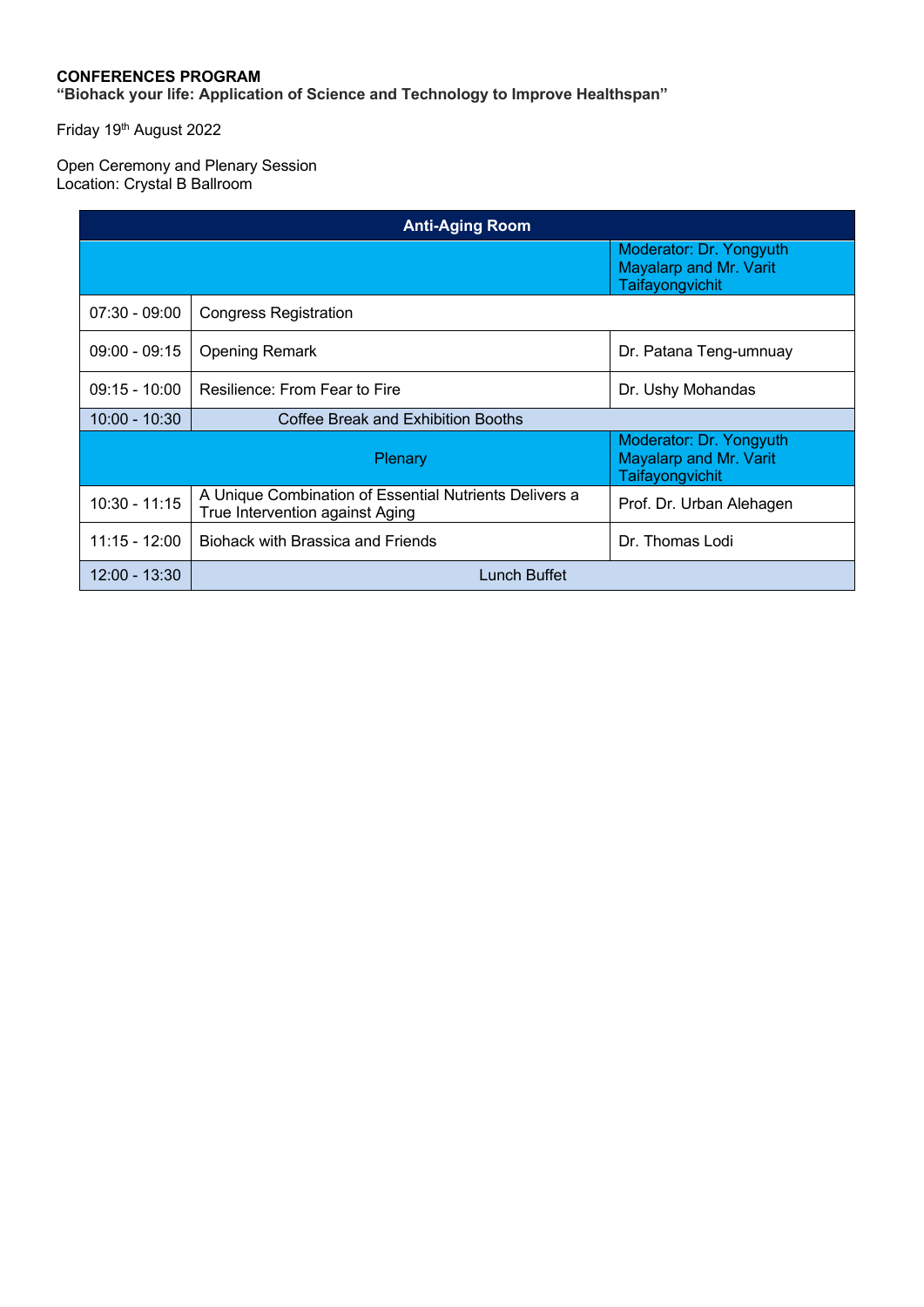### Friday 19<sup>th</sup> August 2022

### Location: Crystal B Ballroom

| <b>Anti-Aging Room</b>                                                                                                                                                             |                                                                             |                                                                          |
|------------------------------------------------------------------------------------------------------------------------------------------------------------------------------------|-----------------------------------------------------------------------------|--------------------------------------------------------------------------|
| <b>Hormone Disruptor and Menopausal Syndrome</b>                                                                                                                                   |                                                                             | Chair: Dr. Pakpilai Thavisin<br>Co-chair: Dr. Puttipong<br>Charoensri    |
| $13:30 - 14:00$                                                                                                                                                                    | Hormone Disrupting Chemicals                                                | Dr. Nicole Bijlsma                                                       |
| 14:00 - 14:30                                                                                                                                                                      | <b>Estrogen Dominance</b>                                                   | Dr. Pakpilai Thavisin                                                    |
| 14.30 - 15.00                                                                                                                                                                      | Why should we keep an eye on FSH in monitoring of<br>menopause              | Dr. Serge Ginter                                                         |
| $15:00 - 15:15$                                                                                                                                                                    | <b>Coffee Break</b>                                                         |                                                                          |
|                                                                                                                                                                                    | <b>Biohack Your Cellular Aging</b>                                          | <b>Chair: Dr Pansak Sugkraroek</b><br>Co-chair: Dr. Ubekkha<br>Choomkong |
| $15:15 - 15:45$                                                                                                                                                                    | Mitochondrial Dysfunction - An important key to<br>biohacking for Wellness. | Dr. Kamal Karl                                                           |
| 15:45 - 16:15                                                                                                                                                                      | <b>Biohacking with Fasting</b>                                              | Dr Pansak Sugkraroek                                                     |
| 16:15 - 16:45                                                                                                                                                                      | METFORMIN: 63 year old drug but younger than ever                           | Dr. Nicolas Wiernsperger                                                 |
| 16:45 - 17:00                                                                                                                                                                      | <b>Break</b>                                                                |                                                                          |
| $17:00 - 18:00$                                                                                                                                                                    | <b>Plenary session in Crystal Hall A</b>                                    |                                                                          |
| Wilisamahara Cocktail Dinner Party<br>$18:00 - 21:00$<br>With Guests: Mr. Intouch Roekyen and Miss Kratae R-Siam<br>Moderator: Mr. Varit Taifayongvichit and Mr. Tarit Puvanuttrai |                                                                             |                                                                          |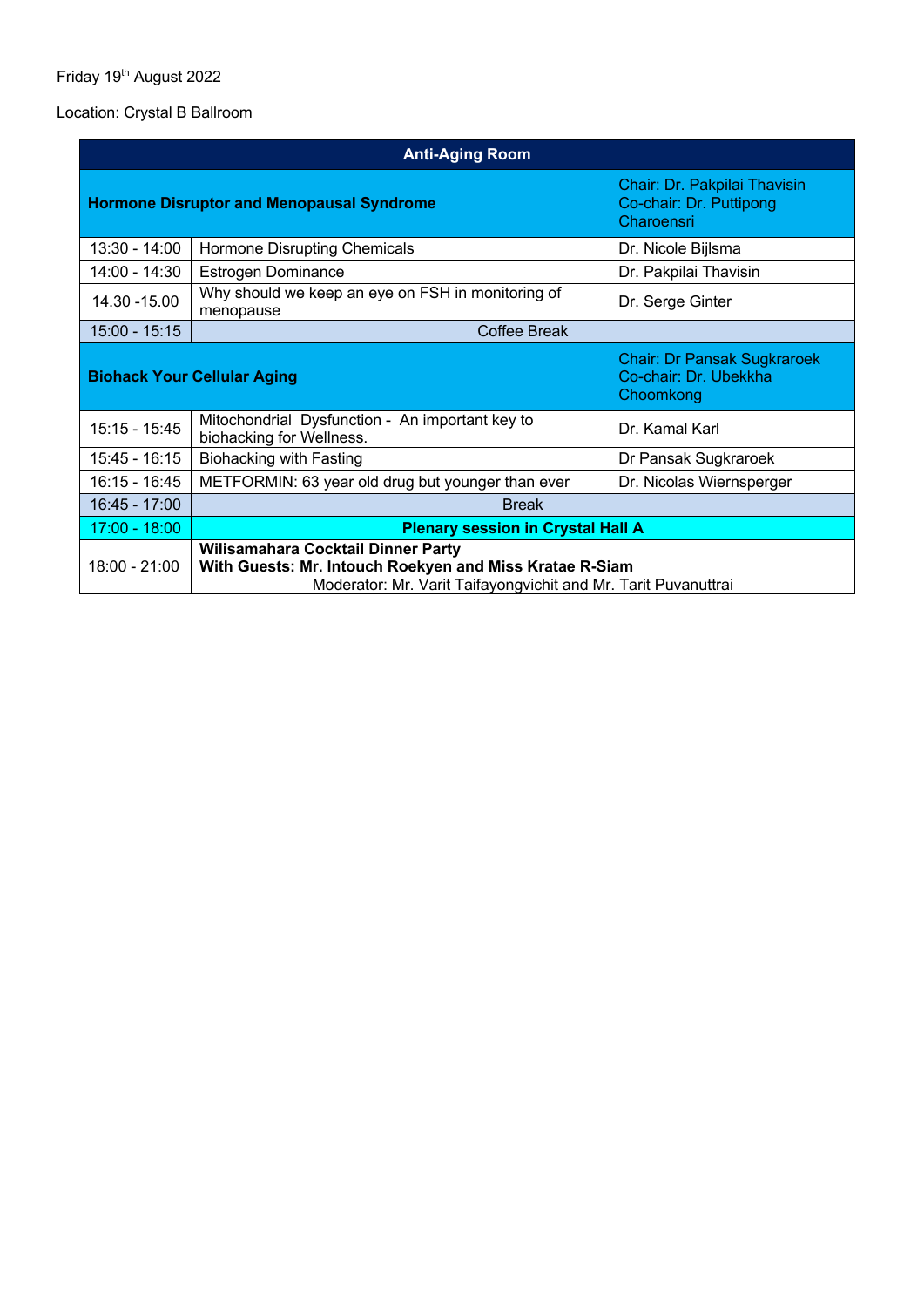| <b>Anti-aging for Aesthetics</b> |                                                                                                              |                                                                                |
|----------------------------------|--------------------------------------------------------------------------------------------------------------|--------------------------------------------------------------------------------|
| <b>Aesthetics</b>                |                                                                                                              | Chair: Dr. Woraphong<br>Manuskiatti<br>Co-chair: Dr. Tanyaa<br><b>Tansatit</b> |
| 13:30 - 14:00                    | Ultrasound Imaging as Powerful Tool for Evaluation, Design,<br>Treatment and Follow-up in Aesthetic Practice | Dr. Tanvaa Tansatit                                                            |
| $14:00 - 14:30$                  | Biohacking Skin Age with Light                                                                               | Dr. Woraphong Manuskiatti                                                      |
| 14.30 - 15.00                    | <b>Filler Overfilled Syndrome</b>                                                                            | Dr. Tingsong Lim                                                               |
| $15:00 - 15:15$                  | Coffee Break                                                                                                 |                                                                                |
| <b>Aesthetics</b>                |                                                                                                              | Chair: Dr. Rumpa<br>Linpiyawan<br>Co-chair: Dr. Nattaya<br>Rakpuang            |
| $15:15 - 15:45$                  | To Achieve a Diamond Look with Crystal Budgets                                                               | Dr. Rumpa Linpiyawan                                                           |
| 15:45 - 16:15                    | Effects of the Signal Modulation of 448 kHz on Aging of<br>Female's Pelvic Floor                             | Dr. Nattaya Rakpuang                                                           |
| $16:15 - 16:45$                  | Ice-Fire Combination in Body Aesthetics                                                                      | Dr. Tingsong Lim                                                               |
| $16.45 - 17:00$                  | <b>Break</b>                                                                                                 |                                                                                |
| <b>Plenary Session:</b>          |                                                                                                              |                                                                                |
| $17:00 - 18.00$                  | <b>TBA</b>                                                                                                   |                                                                                |

# Friday 19<sup>th</sup> August 2022

# Workshop

Location: Terrace Room B

| <b>Workshop</b> |              |                 |
|-----------------|--------------|-----------------|
| <b>Time</b>     | <b>Topic</b> | <b>Sponsors</b> |
| 10.30 - 12.00   |              |                 |
| $13:30 - 15:00$ |              |                 |
| 15:30 - 17:00   |              |                 |
| 17:30 - 19:00   |              |                 |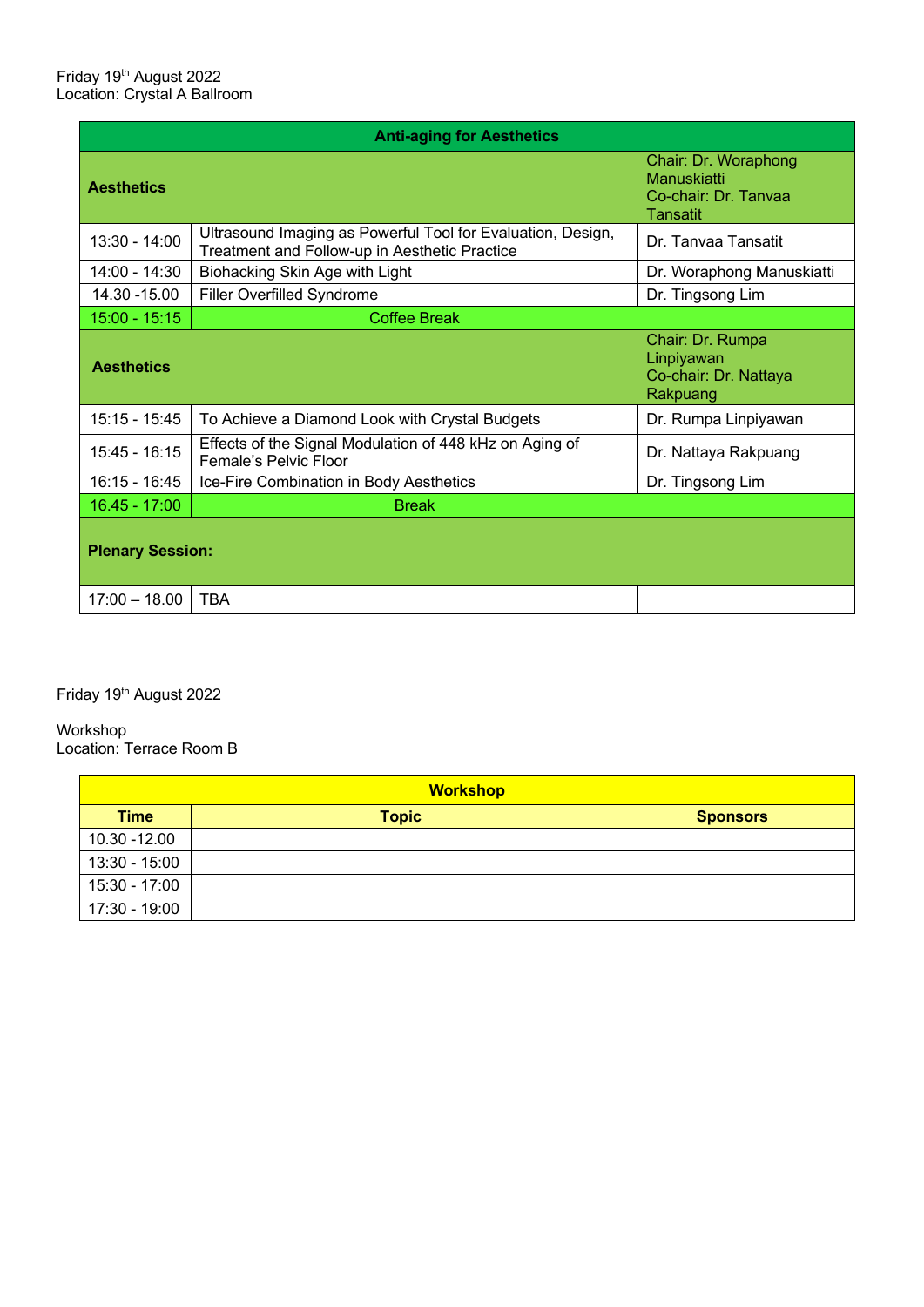# Saturday 20<sup>th</sup> August 2022

Location: Crystal B Ballroom

| <b>Anti-Aging Room</b> |                                                                                      |                                                                         |
|------------------------|--------------------------------------------------------------------------------------|-------------------------------------------------------------------------|
|                        | <b>Plenary Session: Cell Therapy</b>                                                 |                                                                         |
| $09:00 - 10:30$        | Practical Cell Therapy, Mesenchymal Stromal Cell, and<br><b>Platelet Rich Plasma</b> | Dr. Patana Teng-umnuay                                                  |
| $10:30 - 10:45$        | <b>Coffee Break</b>                                                                  |                                                                         |
|                        | <b>Bio-identical Hormone Therapy</b>                                                 | Chair: Dr. Ubekkha Choomkong<br>Co-chair: Mr. Tarit Puvanuttrai         |
| $10:45 - 11:15$        | Bioidentical Hormone Replacement Therapy to Biohack<br>Aging                         | Dr. Avani Karl                                                          |
| $11:15 - 11:45$        | New Aspects in Hormonal Therapy                                                      | Dr. Serge Ginter                                                        |
| 11.45 - 12.15          | Sex Hormones and the Female Brain                                                    | Dr. Avani Karl                                                          |
| $12:15 - 13:30$        | <b>Lunch Buffet</b>                                                                  |                                                                         |
| <b>Microbiome</b>      |                                                                                      | Chair: Dr. Krit Pongpirul<br>Co-chair: Dr. Brian Kunakom                |
| $13:30 - 14:00$        | The Microbiome Control of Immune Function.                                           | Dr. Kamal Karl                                                          |
| 14:00 - 14:30          | <b>Targeted and Personalized Probiotics</b>                                          | Dr. Krit Pongpirul                                                      |
| 14:30 - 15:00          | Fecal Transplantation and Immunotherapy in Cancer<br>Treatment                       | Dr. Brian Kunakom                                                       |
| $15:00 - 15:15$        | <b>Coffee Break</b>                                                                  |                                                                         |
|                        | <b>Biohack Your Organ Dysfunction</b>                                                | Chair: Dr. Nopparat<br>Panthongwiriyakul<br>Co-chair: Dr. Brian Kunakom |
| $15:15 - 15:45$        | <b>Glymphatic Brain System</b>                                                       | Dr. Nicolas Wiernsperger                                                |
| $15.45 - 16.15$        | Plasmalogen Deficiency and Alzheimer's Disease                                       | Dr. Nopparat Panthongwiriyakul                                          |
| $16.15 - 16.45$        | Oligonol: Benefical Effects in Non-Alcoholic Fatty Liver<br><b>Disease</b>           | Dr. Brian Kunakom                                                       |
| 16:45 - 17:00          | <b>Break</b>                                                                         |                                                                         |
| <b>Plenary Session</b> |                                                                                      |                                                                         |
| 17:00 - 17:45          | <b>Biohacking Your Aging Cells</b>                                                   | Dr. Patana Teng-umnuay                                                  |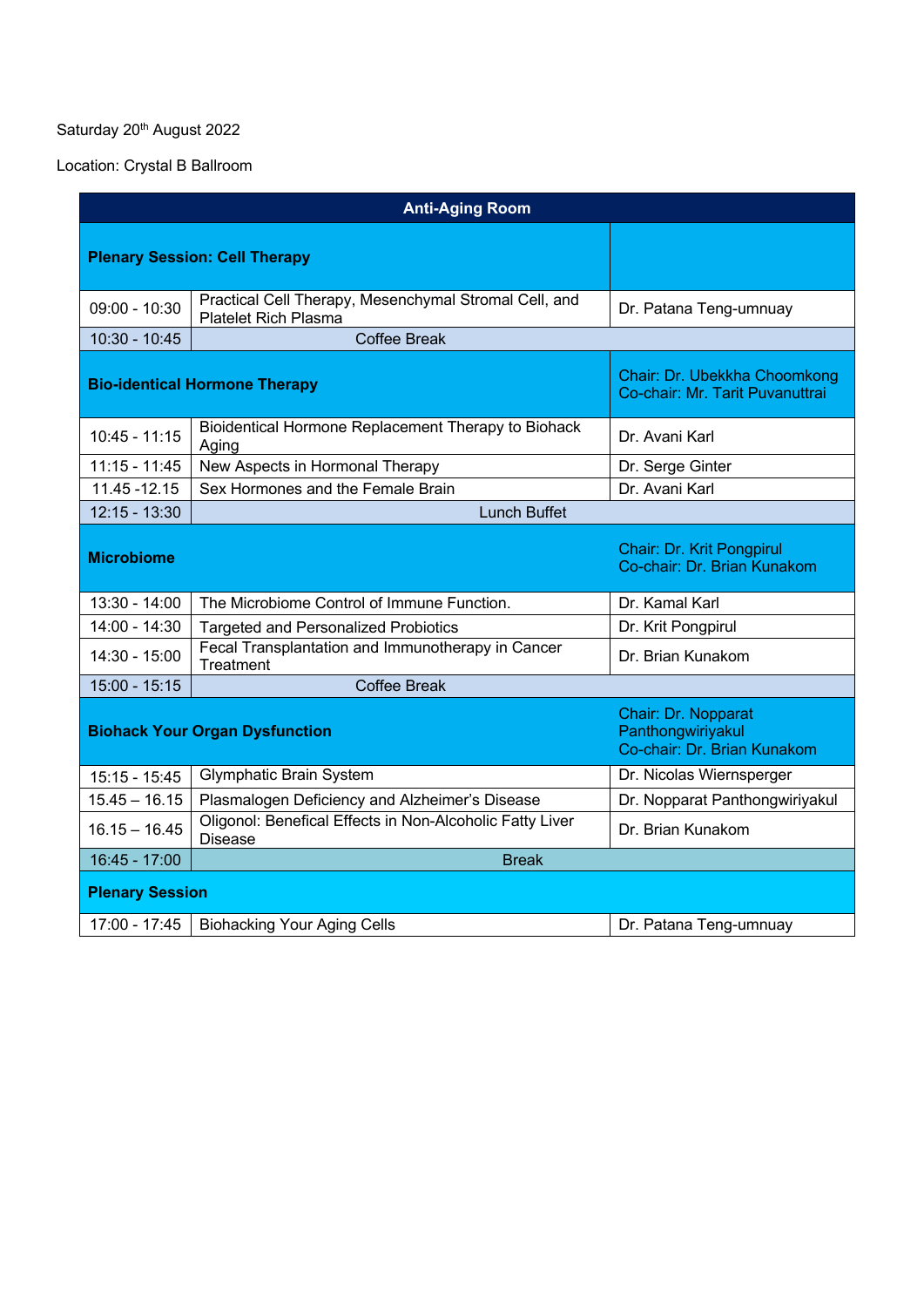# Saturday 20<sup>th</sup> August 2022

Location: Crystal A Ballroom

| $09:00 - 10:30$                                                       | <b>Plenary session</b>                                                                           |                                                                              |
|-----------------------------------------------------------------------|--------------------------------------------------------------------------------------------------|------------------------------------------------------------------------------|
| $10:30 - 10:45$                                                       | <b>Coffee Break</b>                                                                              |                                                                              |
| <b>Cell Therapy in Aesthetics</b>                                     |                                                                                                  | Chair: Dr. Tassanee Permthai<br>Co-chair: Dr. Olan<br>Piamkulvanich          |
| $10:45 - 11:15$                                                       | Amniotic Fluid Derived Mesenchymal Stromal Cell<br>Therapy                                       | Dr. Tassanee Permthai                                                        |
| $11:15 - 11:45$                                                       | Natural Killer (NK) Cell Therapy                                                                 | Dr. Olan Piamkulvanich                                                       |
| 11.45 - 12.15                                                         | Combination of PRFM and Low Intensity Shockwave<br>Therapy for Treatment of Erectile Dysfunction | Dr. Skol Skolphadungkett                                                     |
| $12:15 - 13:30$                                                       | <b>Lunch Buffet</b>                                                                              |                                                                              |
| <b>Cell Therapy II</b>                                                |                                                                                                  | Chair: Dr. Rungsima<br>Wanitphakdeedecha<br>Co-chair: Dr. Sarawalai Rakchart |
| 13:30 - 14:00                                                         | Autologous Fibroblasts for Skin Rejuvenation                                                     | Dr. Rungsima<br>Wanitphakdeedecha                                            |
| 14:00 - 14:30                                                         | <b>Autologous Fat Transfer</b>                                                                   | Dr. Sarawalai Rakchart                                                       |
| 14:30 - 15:00                                                         | Hair Follicle Stem Cell and PRP for Hair Rejuvenation                                            | Dr. Ratchathorn Panchaprateep                                                |
| $15:00 - 15:15$                                                       | <b>Coffee Break</b>                                                                              |                                                                              |
| Co-chair: Mr. Varit<br><b>Nutrition Assessment</b><br>Taifayongvichit |                                                                                                  | Chair: Dr. Puttipong Charoensri                                              |
| $15:15 - 16:45$                                                       | Nutrition Assessment: Physical Examination<br>Demonstration                                      | Dr. Ashley Barry                                                             |
| 16:45 - 17:00                                                         | <b>Break</b>                                                                                     |                                                                              |
| 17:00 - 17:45                                                         | <b>Plenary Session in Crystal B Ballroom</b>                                                     |                                                                              |